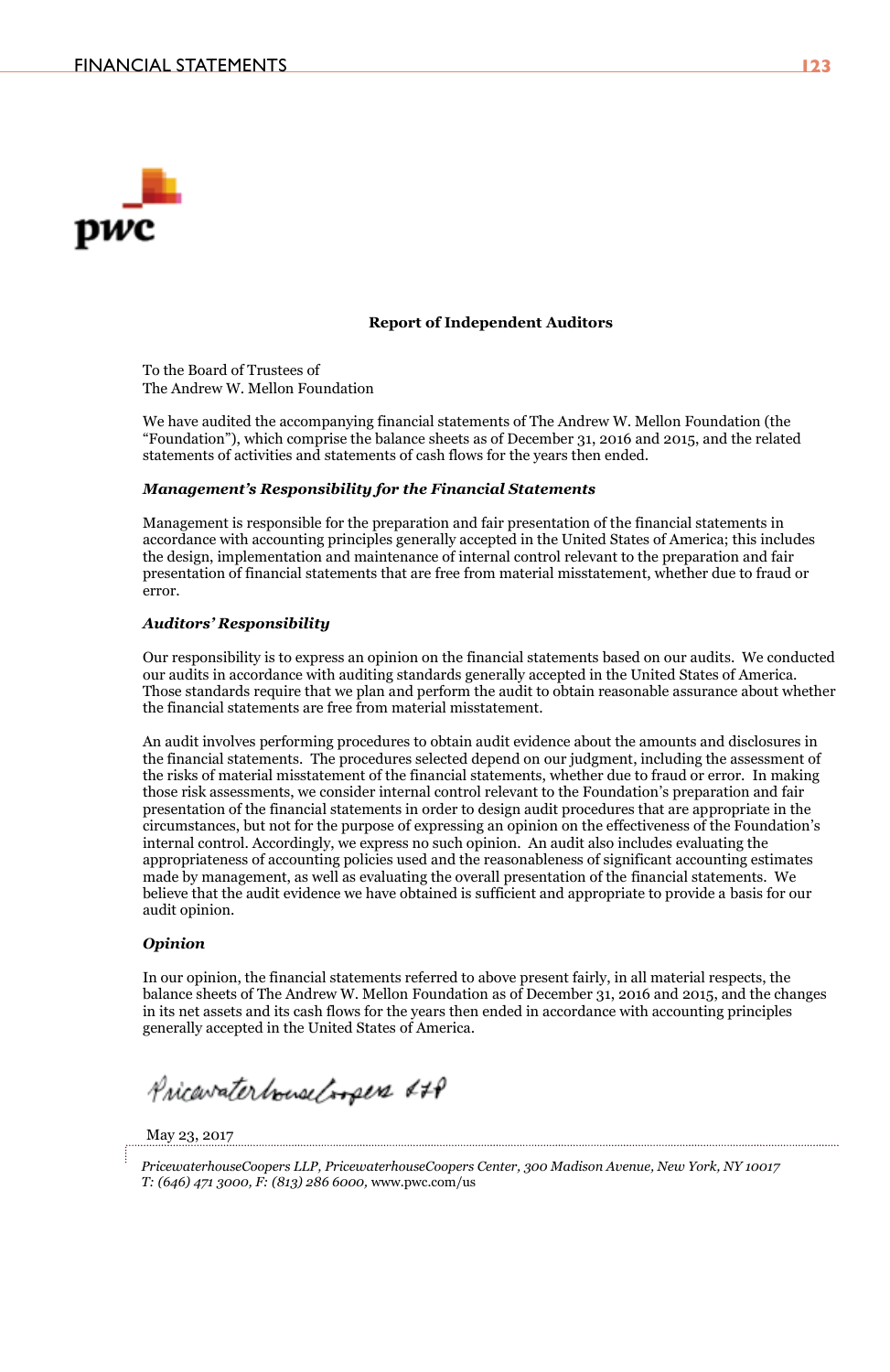# **BALANCE SHEETS**

December 31, 2016 and 2015 (in thousands of dollars)

|                                                                                                                          | 2016          | 2015          |
|--------------------------------------------------------------------------------------------------------------------------|---------------|---------------|
| <b>ASSETS</b>                                                                                                            |               |               |
| <b>Investments</b>                                                                                                       | \$6,204,634   | \$6,127,391   |
| Cash                                                                                                                     | 4,562         | 4,581         |
| Investment receivable                                                                                                    | 2,202         | 1,827         |
| Other assets                                                                                                             | 4,401         | 4,104         |
| Taxes receivable                                                                                                         | 7,900         | 7,915         |
| Property, at cost, less accumulated depreciation of \$34,917 and<br>\$32,530 at December 31, 2016 and 2015, respectively | 30,489        | 32,388        |
| Total assets                                                                                                             | \$6,254,188   | \$6,178,206   |
|                                                                                                                          |               |               |
| <b>LIABILITIES AND NET ASSETS</b>                                                                                        |               |               |
| Liabilities                                                                                                              |               |               |
| Grants payable                                                                                                           | \$<br>119,359 | \$<br>118,718 |
| Accrued expenses                                                                                                         | 4,831         | 4,758         |
| Deferred federal excise tax                                                                                              | 22,900        | 19,100        |
| Debt                                                                                                                     | 94,350        | 174,350       |
| Total liabilities                                                                                                        | 241,440       | 316,926       |
| Net assets (unrestricted)                                                                                                | 6,012,748     | 5,861,280     |
| Total liabilities and net assets                                                                                         | \$6,254,188   | \$6,178,206   |

*The accompanying notes are an integral part of these financial statements.*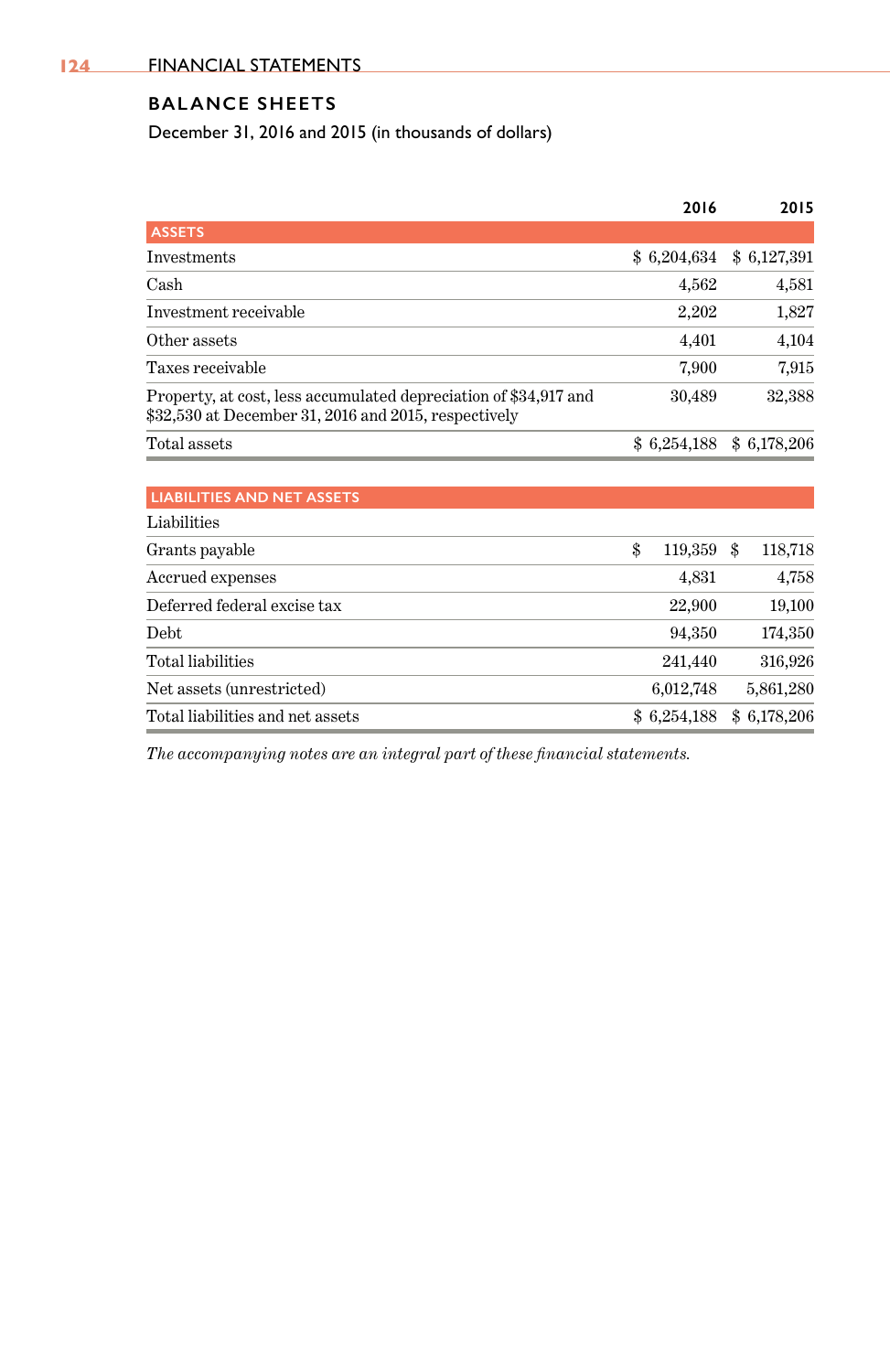# **STATEMENTS OF ACTIVITIES**

Years ended December 31, 2016 and 2015 (in thousands of dollars)

|                                       | 2016          | 2015          |
|---------------------------------------|---------------|---------------|
| <b>INVESTMENT RETURN</b>              |               |               |
| Gain (loss) on investments            |               |               |
| Realized, net                         | \$<br>287,267 | \$<br>362,648 |
| Unrealized, net                       | 187,550       | (244, 341)    |
| Interest                              | 9,547         | 3,312         |
| Dividends                             | 13,978        | 14,220        |
|                                       | 498,342       | 135,839       |
| Less: Investment management expenses  | (10, 734)     | (11, 959)     |
| Net investment return                 | 487,608       | 123,880       |
| <b>EXPENSES</b>                       |               |               |
| Program grants and contributions, net | 296,917       | 279,380       |
| Grantmaking operations                | 20,052        | 17,889        |
| Direct charitable activities          | 1,544         | 1,012         |
| Investment operations                 | 9,677         | 9,094         |
| <b>Interest</b>                       | 1,632         | 1,426         |
| Current provision for taxes           | 6,096         | 10,357        |
| Other expenses                        | 222           | 259           |
|                                       | 336,140       | 319,417       |
| Change in net assets                  | 151,468       | (195, 537)    |
| <b>NET ASSETS (UNRESTRICTED)</b>      |               |               |
| Beginning of year                     | 5,861,280     | 6,056,817     |
| End of year                           | \$6,012,748   | \$5,861,280   |

*The accompanying notes are an integral part of these financial statements.*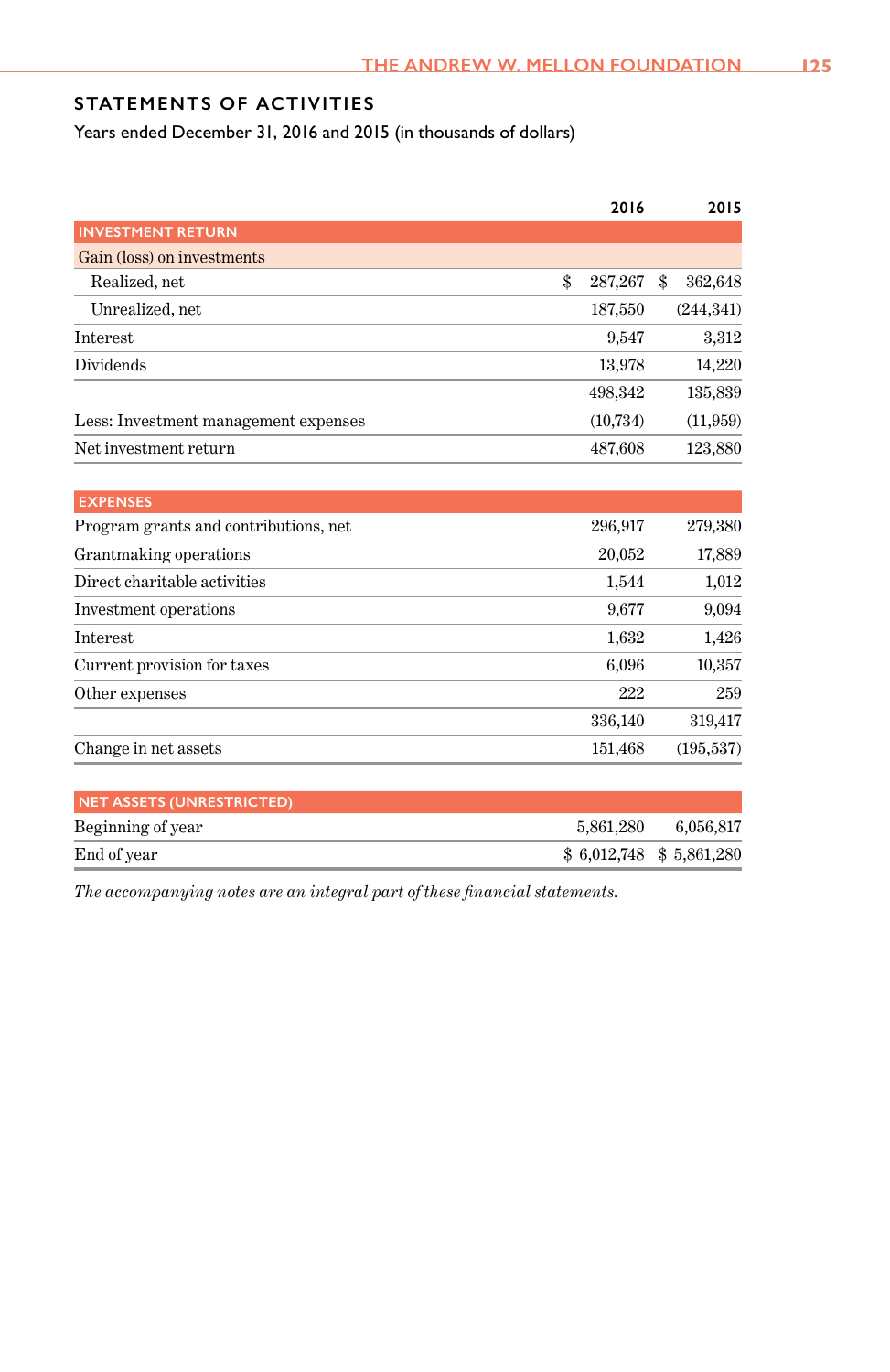# **STATEMENTS OF CASH FLOWS**

Years ended December 31, 2016 and 2015 (in thousands of dollars)

|                                                                                                                    | 2016              | 2015             |
|--------------------------------------------------------------------------------------------------------------------|-------------------|------------------|
| Cash flow from investment income and operations                                                                    |                   |                  |
| Change in net assets                                                                                               | \$<br>151,468     | \$<br>(195, 537) |
| Adjustments to reconcile change in unrestricted net assets to net cash used by<br>investment income and operations |                   |                  |
| Realized gain on investments, net                                                                                  | (287, 267)        | (362, 648)       |
| Unrealized (gain) loss on investments, net                                                                         | (191, 350)        | 249,341          |
| Increase in investment receivable                                                                                  | (375)             | (852)            |
| Increase in other assets                                                                                           | (297)             | (1,212)          |
| Decrease (increase) in taxes receivable                                                                            | 15                | (1,324)          |
| Increase in grants payable                                                                                         | 641               | 71,134           |
| Increase in accrued expenses                                                                                       | 73                | 84               |
| Depreciation and amortization expense                                                                              | 2,387             | 2,387            |
| Increase (decrease) in deferred federal excise tax payable                                                         | 3,800             | (5,000)          |
| Net effect of bond amortization                                                                                    | (134)             | (382)            |
| Total adjustments                                                                                                  | (472,507)         | (48, 472)        |
| Net cash used by investment income and operations                                                                  | (321,039)         | (244,009)        |
| Cash flow from investing activities                                                                                |                   |                  |
| Proceeds from sales of and distributions from investments                                                          | 1,574,309         | 2,451,530        |
| Purchases of investments                                                                                           | (1,172,801)       | (2,085,974)      |
| Purchases of fixed assets                                                                                          | (488)             |                  |
| Net cash provided by investing activities                                                                          | 401,020           | 365,556          |
| Cash flow from financing activities                                                                                |                   |                  |
| Borrowings under revolving credit facility                                                                         | 110,000           | 40,000           |
| Repayment of borrowings under revolving credit facility                                                            | (110,000)         | (80,000)         |
| Repayment of borrowings under nonrevolving credit facilities                                                       | (80,000)          | (80,000)         |
| Net cash used by financing activities                                                                              | (80,000)          | (120,000)        |
| Net (decrease) increase in cash                                                                                    | (19)              | 1,547            |
| Cash                                                                                                               |                   |                  |
| Beginning of year                                                                                                  | 4,581             | 3,034            |
| End of year                                                                                                        | \$<br>4,562       | \$<br>4,581      |
| Supplemental disclosure of cash flow information                                                                   |                   |                  |
| Taxes paid                                                                                                         | \$<br>$6,081$ \$  | 11,681           |
| Supplemental disclosure of noncash investing activities                                                            |                   |                  |
| Distributions of securities received from alternative investments                                                  | \$<br>$41,606$ \$ | 58,248           |

*The accompanying notes are an integral part of these financial statements.*

**126**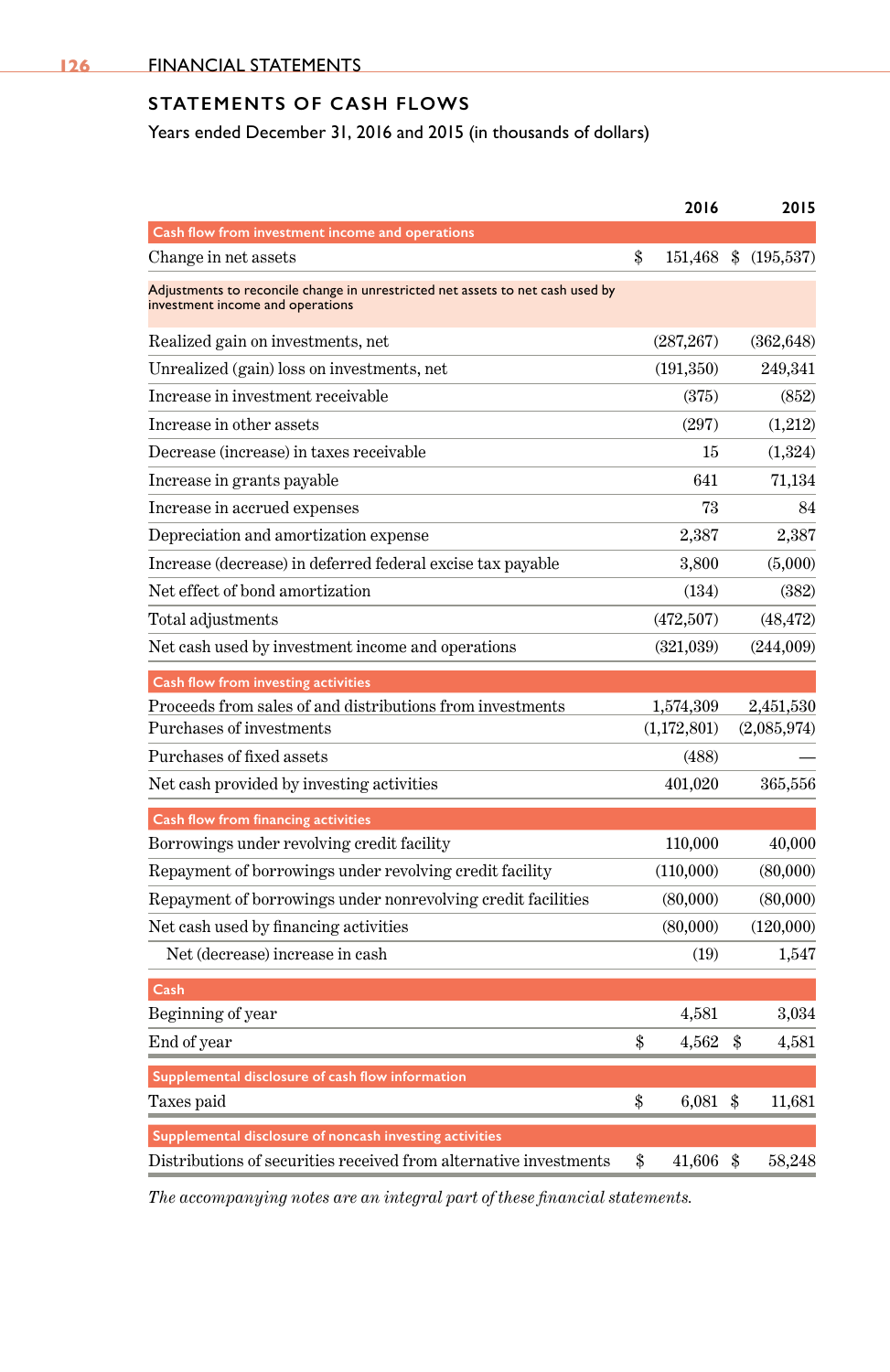#### **NOTES TO FINANCIAL STATEMENTS**

December 31, 2016 and 2015

#### **1. Organization and Summary of Significant Accounting Policies**

The Andrew W. Mellon Foundation (the "Foundation") is a not-for-profit corporation under the laws of the State of New York. The Foundation makes grants in five core program areas: higher education and scholarship in the humanities; arts and cultural heritage; scholarly communications; diversity; and international higher education and strategic projects.

The financial statements of the Foundation have been prepared in conformity with accounting principles generally accepted in the United States of America ("GAAP"). The significant accounting policies followed are described below.

#### **Investments**

The Foundation's financial assets and financial liabilities are stated at fair value. Fair value is defined as the price that would be received to sell an asset or paid to transfer a liability in an orderly transaction between market participants at the measurement date.

The Foundation utilizes the practical expedient in valuing certain of its investments where ownership is represented by a portion of partnership capital or shares representing a net asset value investment. The practical expedient is an acceptable method under GAAP to determine the fair value of investments that (i) do not have a readily determinable fair value predicated upon a public market, and (ii) have the attributes of an investment company or prepare their financial statements consistent with the measurement principles of an investment company. All of the Foundation's limited marketability funds are valued at net asset value using the practical expedient.

A fair value hierarchy prioritizes the inputs to valuation techniques used to measure fair value. The hierarchy gives the highest priority to unadjusted quoted prices in active markets for identical assets (Level 1 measurements) and the lowest priority to unobservable inputs (Level 3 measurements). The three levels of the fair value hierarchy are as follows:

Level 1 Inputs that reflect unadjusted quoted prices in active markets for identical assets or liabilities that the Foundation has the ability to access at the measurement date.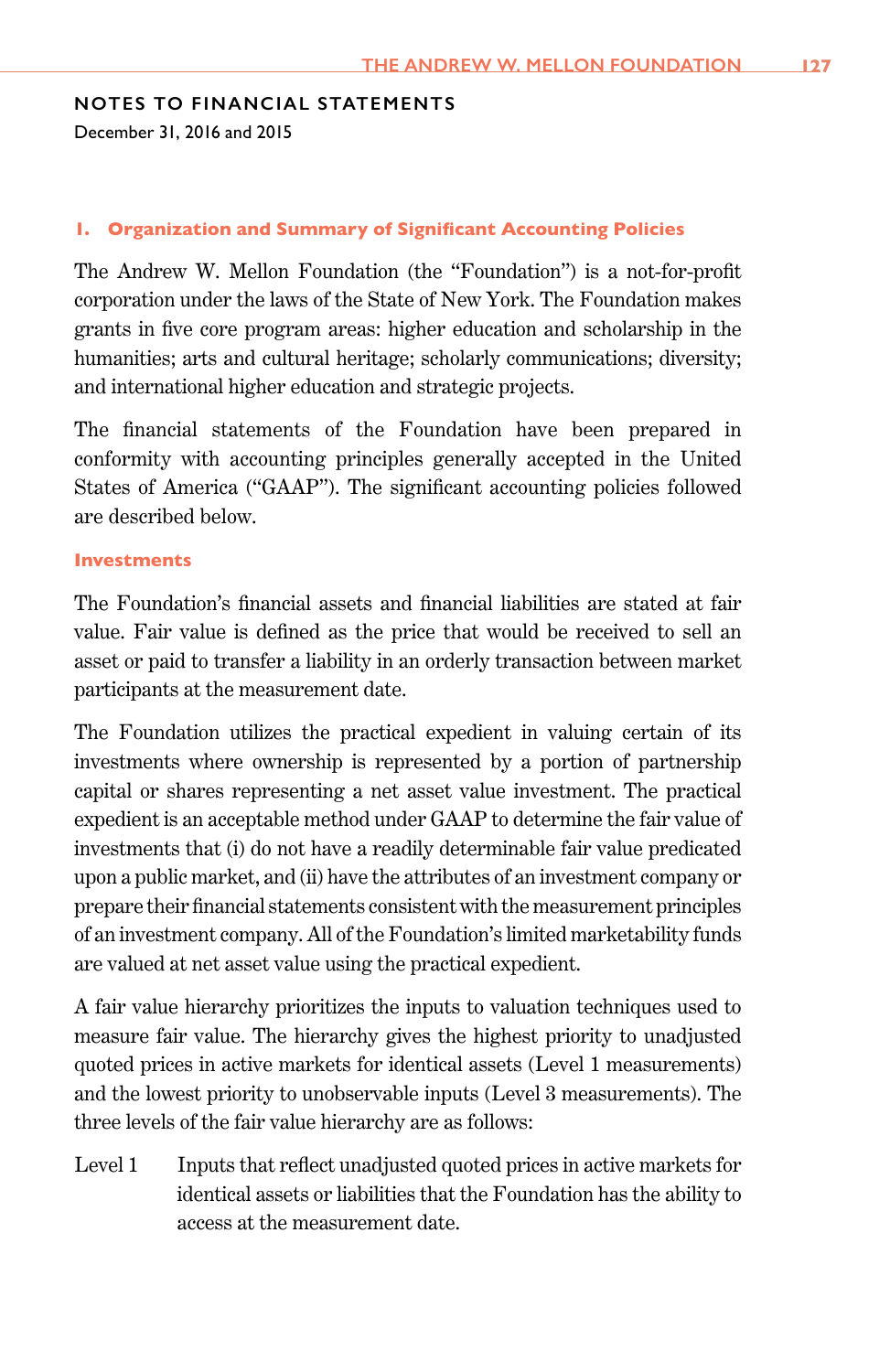- Level 2 Inputs other than quoted prices that are observable for the asset or liability either directly or indirectly, including inputs in markets that are not considered to be active.
- Level 3 Inputs that are unobservable.

Inputs are used in applying the various valuation techniques and refer to the assumptions that market participants use to make valuation decisions. Inputs may include price information, credit data, liquidity statistics and other factors. A financial instrument's level within the fair value hierarchy is based on the lowest level of any input that is significant to the fair value measurement. The Foundation considers observable data to be that market data which is readily available and reliable and provided by independent sources. The categorization of a financial instrument within the hierarchy is therefore based upon the pricing transparency of the instrument and does not necessarily correspond to the Foundation's perceived risk of that instrument.

Investments whose values are based on quoted market prices in active markets are classified as Level 1 and include active listed equities and certain short-term fixed income investments. The Foundation does not adjust the quoted price for such instruments, even in situations where the Foundation holds a large position and a sale of all its holdings could reasonably impact the quoted price.

Investments that trade in markets that are not considered to be active, but are valued based on quoted market prices, dealer quotations, or alternative pricing sources are classified as Level 2. These include certain US government and sovereign obligations, government agency obligations, investment grade corporate bonds and less liquid equity securities.

Investments classified as Level 3 have significant unobservable inputs, as they trade infrequently or not at all. The inputs into the determination of fair value are based upon the best information in the circumstance and may require significant management judgment.

Investments reported at net asset value per share as a practical expedient, are not included within Level 1, 2 or 3 in the fair value hierarchy.

Financial instruments such as those described above involve, to varying degrees, elements of market risk and credit risk in excess of the amounts recorded on the balance sheet. Market risk represents the potential loss the Foundation faces due to the decrease in the value of financial instruments. Credit risk represents the maximum potential loss the Foundation faces due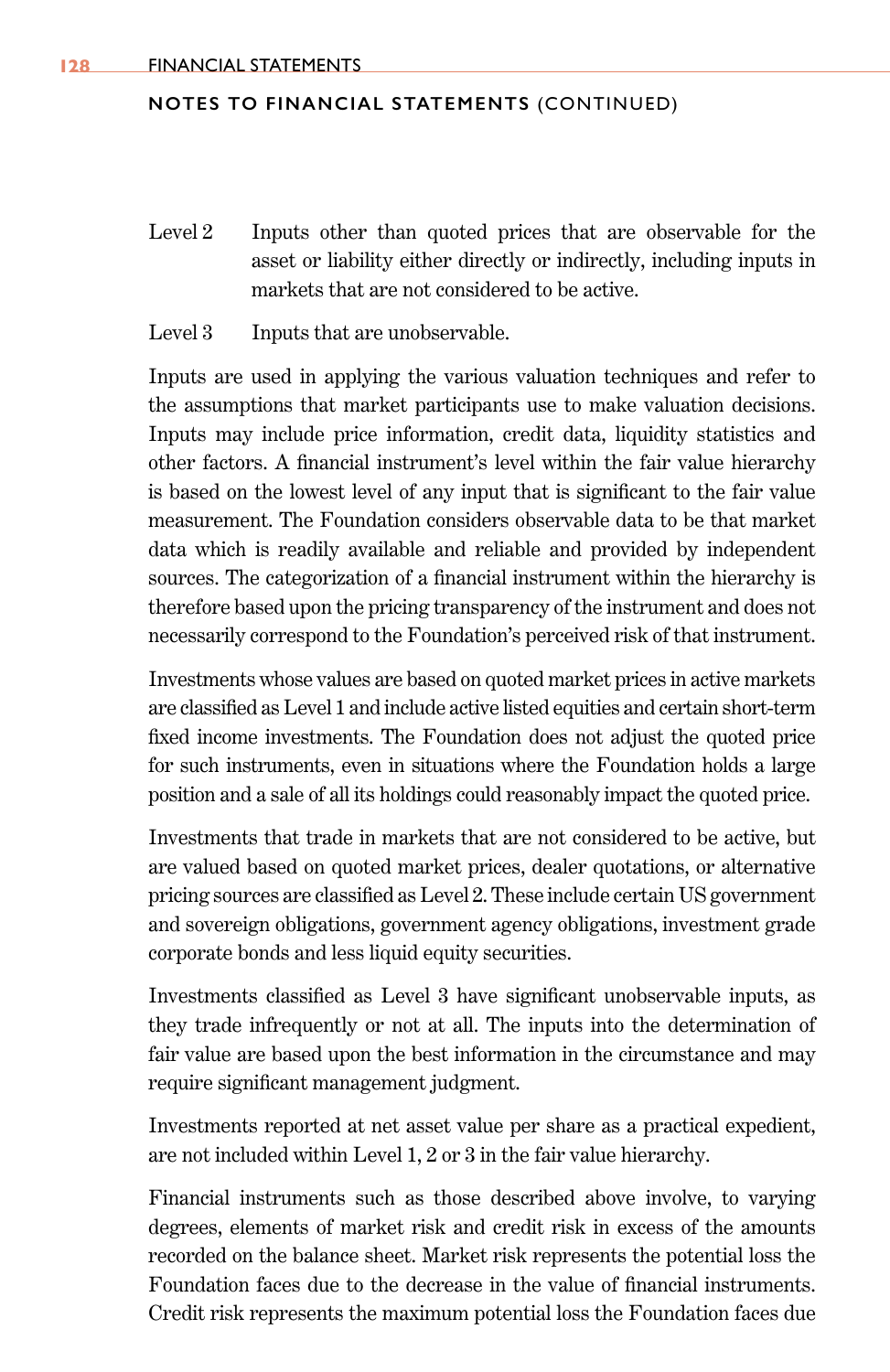to possible nonperformance by obligors and counterparties as to the terms of their contracts.

The Foundation invests in a variety of fixed income securities and contractual instruments, which by their nature are interest rate sensitive. Changes in interest rates will affect the value of such securities and contractual instruments.

The Foundation's limited marketability funds are primarily made under agreements to participate in limited partnerships and are generally subject to certain withdrawal restrictions. Values for these partnerships, which may include investments in both nonmarketable and market-traded securities, are provided by the general partner and may be based on recent transactions, cash flow forecasts, appraisals and other factors. Investments in these partnerships may be illiquid, and thus there can be no assurance that the Foundation will be able to realize the recorded fair value of such investments in a timely manner.

Realized gains and losses on investments are calculated based on the first-in, first-out identification method.

In 2016, the Foundation reclassified the presentation of its investments in note 2 of the financial statements. Investment amounts for 2015 have been reclassified to conform to this presentation.

# **Grants**

Grant appropriations include both conditional and unconditional grants. Unconditional grants are expensed when appropriated. Certain grants are approved by the Trustees subject to the grantee fulfilling specific conditions, most frequently that all or a portion of the grant funds be matched in a specified ratio. Such conditional grants are considered commitments and are not recorded as expense until the Foundation determines that the material conditions of the grant are substantially met or such meeting of conditions is probable.

Substantially all grants payable are due within one year and are recorded at face value.

# **Taxes**

The Foundation qualifies as a tax-exempt organization under Section  $501(c)(3)$ of the Internal Revenue Code and, accordingly, is not subject to federal income taxes. However, the Foundation is subject to a federal excise tax. The Foundation follows the policy of providing for federal excise tax on the net appreciation (both realized and unrealized) of investments. The deferred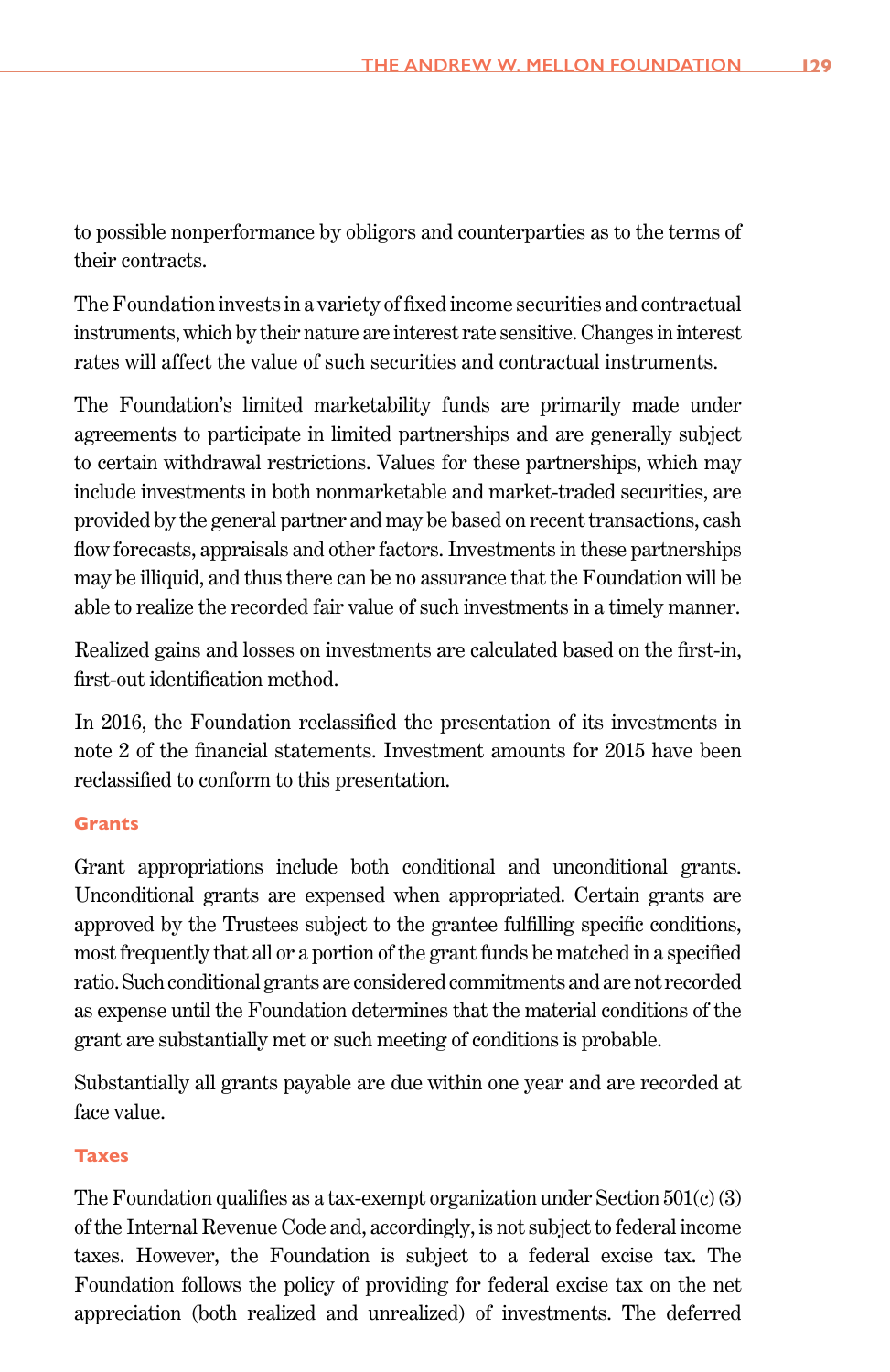federal excise tax in the accompanying financial statements represents tax provided on the net unrealized appreciation of investments. Under federal tax law the Foundation cannot carry forward realized losses resulting from the sale of investments. The Foundation is subject to income tax at corporate rates on certain income that is considered unrelated business income under the Internal Revenue Code. The Foundation's tax returns are subject to examination by federal and various state tax authorities. With few exceptions the Foundation is no longer subject to tax examinations for years prior to 2013.

#### **Property**

Property substantially consists of land held at cost, and buildings and their improvements located in New York City. These buildings are depreciated on a straight-line basis over their useful lives, generally twenty-five to twentyeight years. Building improvements are depreciated over the remaining useful life of the building.

### **Investment Return**

Investment return includes income and realized and unrealized gains or losses on all investments. Unrealized gain or loss comprises the change in unrealized appreciation or depreciation on investments, net of deferred federal excise tax provided on such unrealized appreciation. Realized gains or losses include gains or losses realized on the sale of securities and the Foundation's share of the operating results of partnership investments, whether distributed or undistributed.

#### **Expenses**

Grantmaking operations include all costs related to appropriating, paying and administering grants. Direct charitable activities include expenditures primarily for research. Investment operations include the costs of supervising the Foundation's investment portfolio. Interest expense includes interest, commitment fees, remarketing fees incurred in connection with servicing the Foundation's debt and amortization of deferred bond issuance costs. Current provision for taxes includes federal and state taxes. Other expenses include certain expenses that the Foundation is not permitted to report either as an expense of distribution or an expense of earning income.

Salaries and benefits are allocated to the activities listed above, and also to core administration, based on estimates of the time each staff member devoted to that activity. Core administration expenses are then prorated among the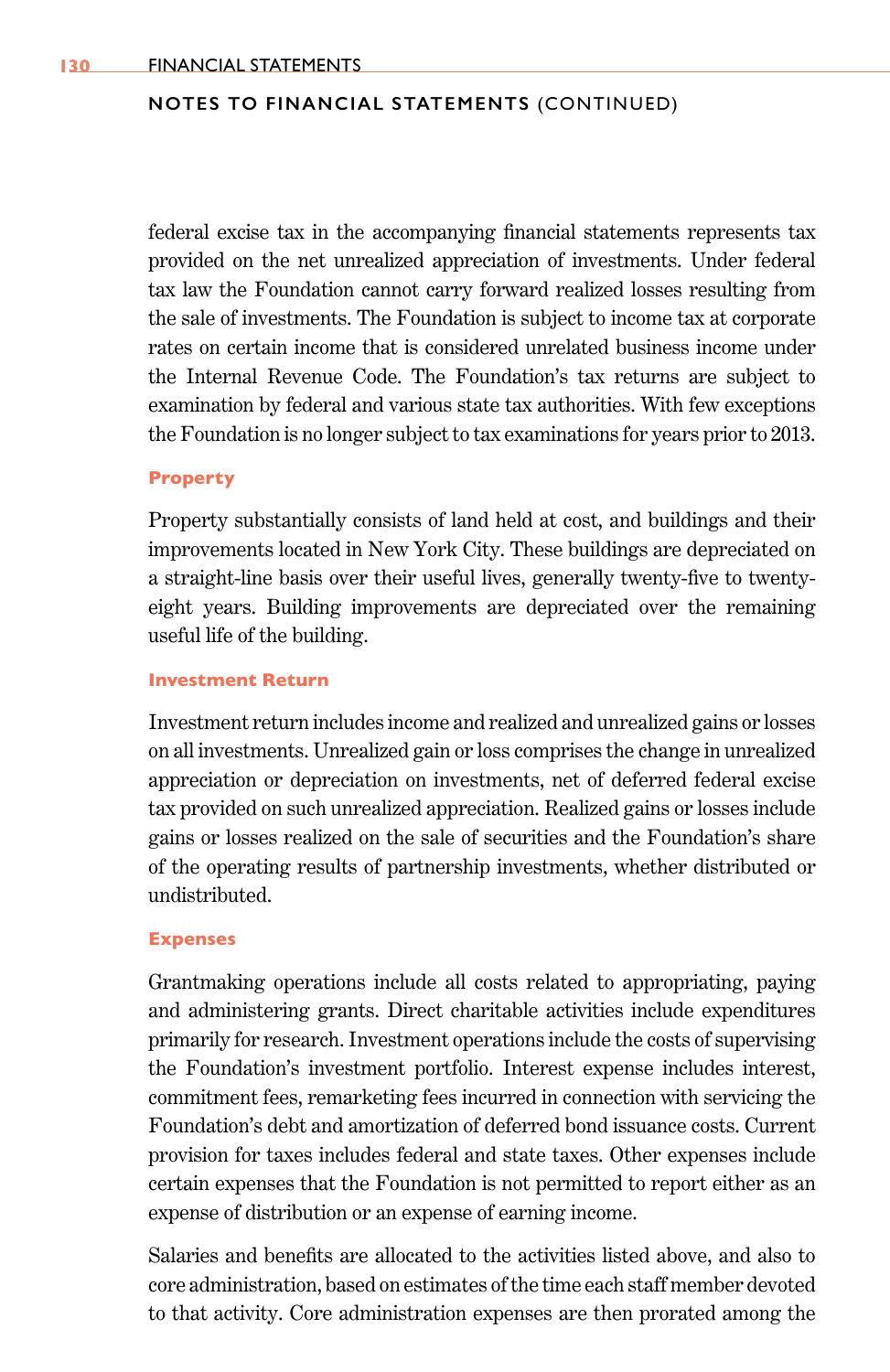activities listed above based on headcount allocations. Identifiable costs, such as consultants, are charged directly to each activity.

Amounts for program grants, grantmaking operations, and direct charitable activities shown on the Statement of Activities will not agree with the amounts on the Foundation's Form 990PF, the federal excise tax return, because a cash basis is required for reporting the expenses of distribution for tax purposes as contrasted with the accrual basis used in preparing the accompanying financial statements.

The administrative expenses of distribution, including direct charitable activities, were \$21.6 million (7.5% of appropriated grants) in 2016, compared to \$18.9 million (6.7% of appropriated grants) in 2015.

Investment management expenses are the direct costs of portfolio management, including fees for investment management, custody and advisory services.

| The Foundation's expenses by natural classification are as follows for 2016 and 2015<br>(in thousands of dollars): |               |                |  |  |
|--------------------------------------------------------------------------------------------------------------------|---------------|----------------|--|--|
|                                                                                                                    | 2016          | 2015           |  |  |
| Program grants and contributions, net                                                                              | 296,917<br>\$ | \$279,380      |  |  |
| Salaries, pensions and benefits                                                                                    | 21,722        | 18,839         |  |  |
| Interest                                                                                                           | 1,632         | 1,426          |  |  |
| Current provision for taxes                                                                                        | 6,096         | 10,357         |  |  |
| Other operating expenses                                                                                           | 9,773         | 9,415          |  |  |
|                                                                                                                    | 336,140       | 319.417<br>SS. |  |  |

### **Use of Estimates**

The preparation of financial statements in accordance with GAAP requires management to make estimates and assumptions that affect the reported amounts of assets and liabilities at the date of the financial statements and the reported amounts of revenues and expenses during the reported periods. Actual results could differ from those estimates.

#### **Reclassifications**

Certain 2015 amounts have been reclassified to conform to the 2016 presentation.

#### **New Accounting Pronouncements**

For the year ended December 31, 2015, the Foundation adopted Accounting Standards Update 2015-07 ("ASU"), Disclosures for Investments in Certain Entities That Calculated Net Asset Value per Share (or Its Equivalent). The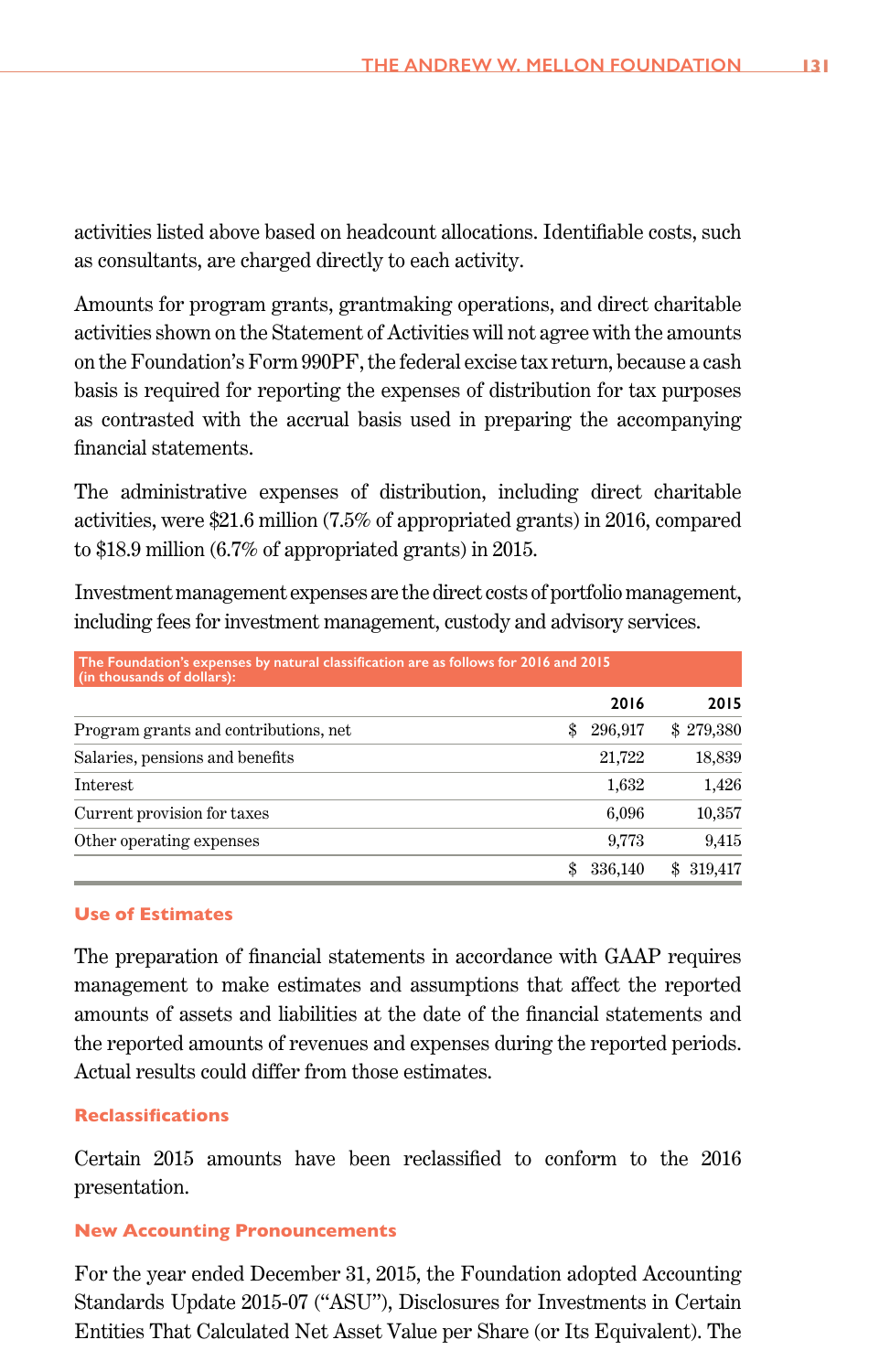ASU removed the requirement to categorize within the fair value hierarchy all investments for which fair value is measured using the practical expedient. The ASU further removed the requirement to make certain disclosures for all investments that are eligible to be measured at fair value using the practical expedient.

In August 2016, the Financial Accounting Standards Board issued ASU2016-14, Presentation of Financial Statements for Not-for-Profit Entities. This standard marks the completion of the first phase of a larger project aimed at improving not-for-profit financial reporting. Under the new guidance, the existing three categories of net assets will be replaced with a simplified model that combines temporarily restricted and permanently restricted net assets into a single category called "net assets with donor restrictions" and renames unrestricted net assets as "net assets without donor restrictions." There will be new reporting requirements for expenses and additional disclosures to describe an organization's liquidity. The standard is effective for fiscal years beginning after December 15, 2017. The Foundation is currently assessing the impact this standard will have on its financial statements.

#### **2. Investments**

| Investments held at December 31, 2016 and 2015 are summarized as follows (in thousands of dollars): |                   |               |                   |             |
|-----------------------------------------------------------------------------------------------------|-------------------|---------------|-------------------|-------------|
|                                                                                                     | 2016              |               | 2015              |             |
|                                                                                                     | <b>Fair Value</b> | Cost          | <b>Fair Value</b> | Cost        |
| Public equity                                                                                       | \$<br>332,791     | 313,524<br>\$ | \$<br>465,813 \$  | 484,045     |
| <b>Fixed income</b>                                                                                 | 393,662           | 395,595       | 378,059           | 380,374     |
| Short-term                                                                                          | 127,258           | 127,258       | 200,313           | 200,313     |
|                                                                                                     | 853,711           | 836,377       | 1,044,185         | 1,064,732   |
| Limited marketability funds:                                                                        |                   |               |                   |             |
| Private equity                                                                                      | 2,389,648         | 1,651,190     | 2,318,257         | 1,658,671   |
| Diversified strategies                                                                              | 1,520,150         | 1,329,704     | 1,353,534         | 1,207,374   |
| Public equity                                                                                       | 1,444,896         | 1,244,273     | 1,413,351         | 1,243,439   |
|                                                                                                     | 5,354,694         | 4,225,167     | 5,085,142         | 4,109,484   |
| Payable from unsettled security<br>transactions                                                     | (5,132)           | (5,132)       | (2,792)           | (2,792)     |
| Receivable from unsettled security<br>transactions                                                  | 1,361             | 1,361         | 856               | 856         |
|                                                                                                     | \$6,204,634       | \$5,057,773   | \$6,127,391       | \$5,172,280 |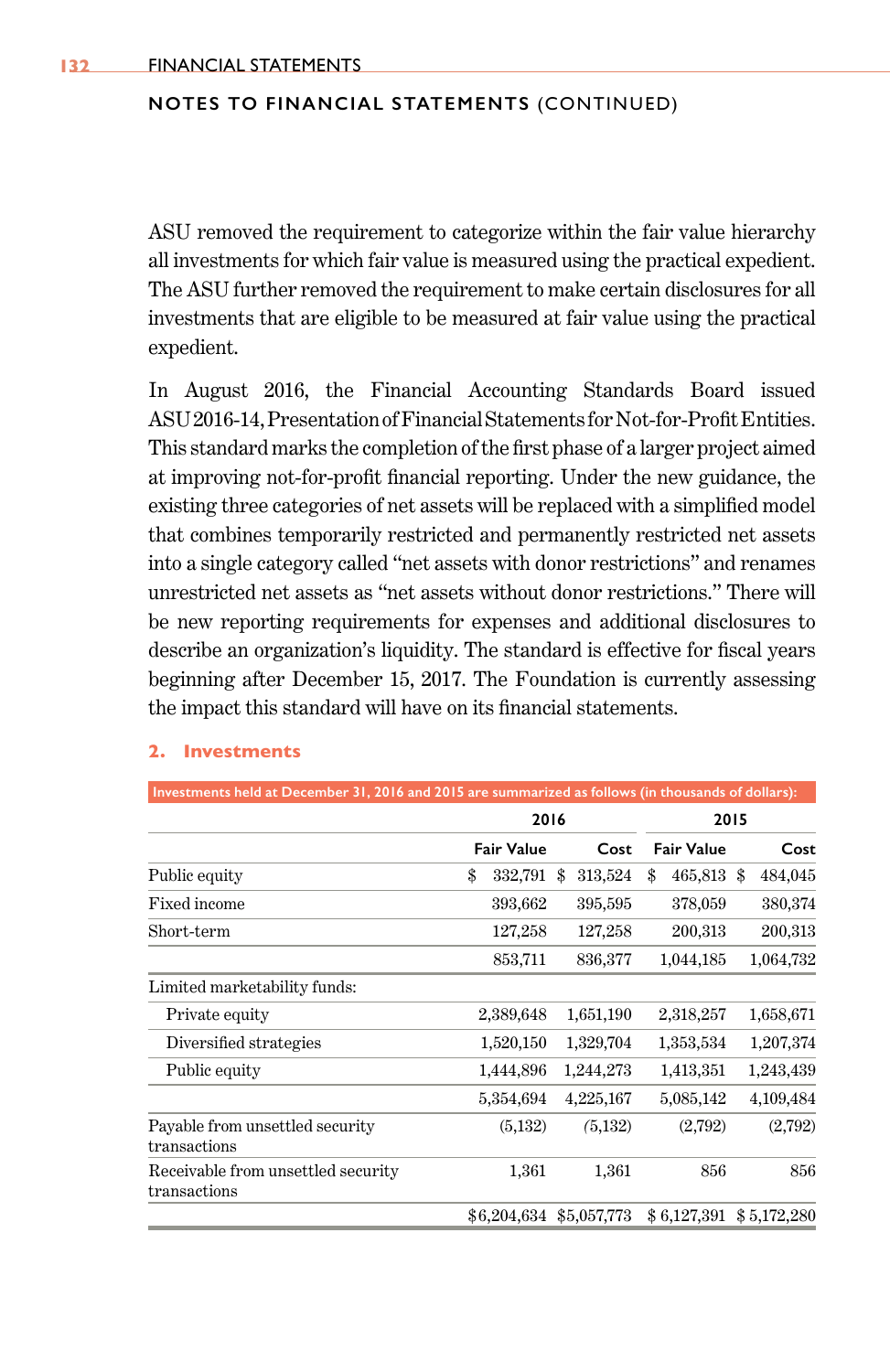# **The classification of investments by level within the valuation hierarchy as of December 31, 2016 is as follows (in thousands of dollars):**

|                                                    | Ouoted<br><b>Prices</b><br>(Level I) | Significant<br>Observable<br>Inputs<br>(Level 2) | Significant<br>Unobservable<br>Inputs<br>(Level 3) | <b>Investments</b><br>at Net Assets<br>Value | Total         |
|----------------------------------------------------|--------------------------------------|--------------------------------------------------|----------------------------------------------------|----------------------------------------------|---------------|
| Public equity                                      | \$330,504                            | \$<br>2,287                                      | \$.                                                | \$                                           | \$<br>332,791 |
| Fixed income                                       |                                      | 393,662                                          |                                                    |                                              | 393,662       |
| Short term                                         | 127,258                              |                                                  |                                                    |                                              | 127,258       |
| Limited marketability funds:                       |                                      |                                                  |                                                    |                                              |               |
| Private equity                                     |                                      |                                                  |                                                    | 2,389,648                                    | 2,389,648     |
| Diversified strategies                             |                                      |                                                  |                                                    | 1,520,150                                    | 1,520,150     |
| Public equity                                      |                                      |                                                  |                                                    | 1,444,896                                    | 1,444,896     |
|                                                    | \$457,762                            | \$395,949                                        | \$                                                 | \$5,354,694                                  | 6,208,405     |
| Pavable from unsettled<br>security transactions    |                                      |                                                  |                                                    |                                              | (5,132)       |
| Receivable from unsettled<br>security transactions |                                      |                                                  |                                                    |                                              | 1,361         |

\$6,204,634

|                                                    | Ouoted<br>Prices<br>(Level I) | Significant<br>Observable<br>Inputs<br>(Level 2) | Significant<br>Unobservable<br>Inputs<br>(Level 3) | Investments<br>at Net Assets<br>Value | Total         |
|----------------------------------------------------|-------------------------------|--------------------------------------------------|----------------------------------------------------|---------------------------------------|---------------|
| Public equity                                      | \$464,263                     | \$<br>1,550                                      |                                                    | \$                                    | \$<br>465,813 |
| Fixed income                                       |                               | 378,059                                          |                                                    |                                       | 378,059       |
| Short term                                         | 200,313                       |                                                  |                                                    |                                       | 200,313       |
| Limited marketability funds:                       |                               |                                                  |                                                    |                                       |               |
| Private equity                                     |                               |                                                  |                                                    | 2,318,257                             | 2,318,257     |
| Diversified strategies                             |                               |                                                  |                                                    | 1,353,534                             | 1,353,534     |
| Public equity                                      |                               |                                                  |                                                    | 1,413,351                             | 1,413,351     |
|                                                    | \$664,576                     | \$379,609                                        |                                                    | \$5,085,142                           | 6,129,327     |
| Payable from unsettled<br>security transactions    |                               |                                                  |                                                    |                                       | (2,792)       |
| Receivable from unsettled<br>security transactions |                               |                                                  |                                                    |                                       | 856           |
|                                                    |                               |                                                  |                                                    |                                       | \$6,127,391   |

Certain investments that were classified as Level 2 in 2015 are now classified as follows: \$49.7 million as Level 1 and \$1.0 billion as investments at net asset value.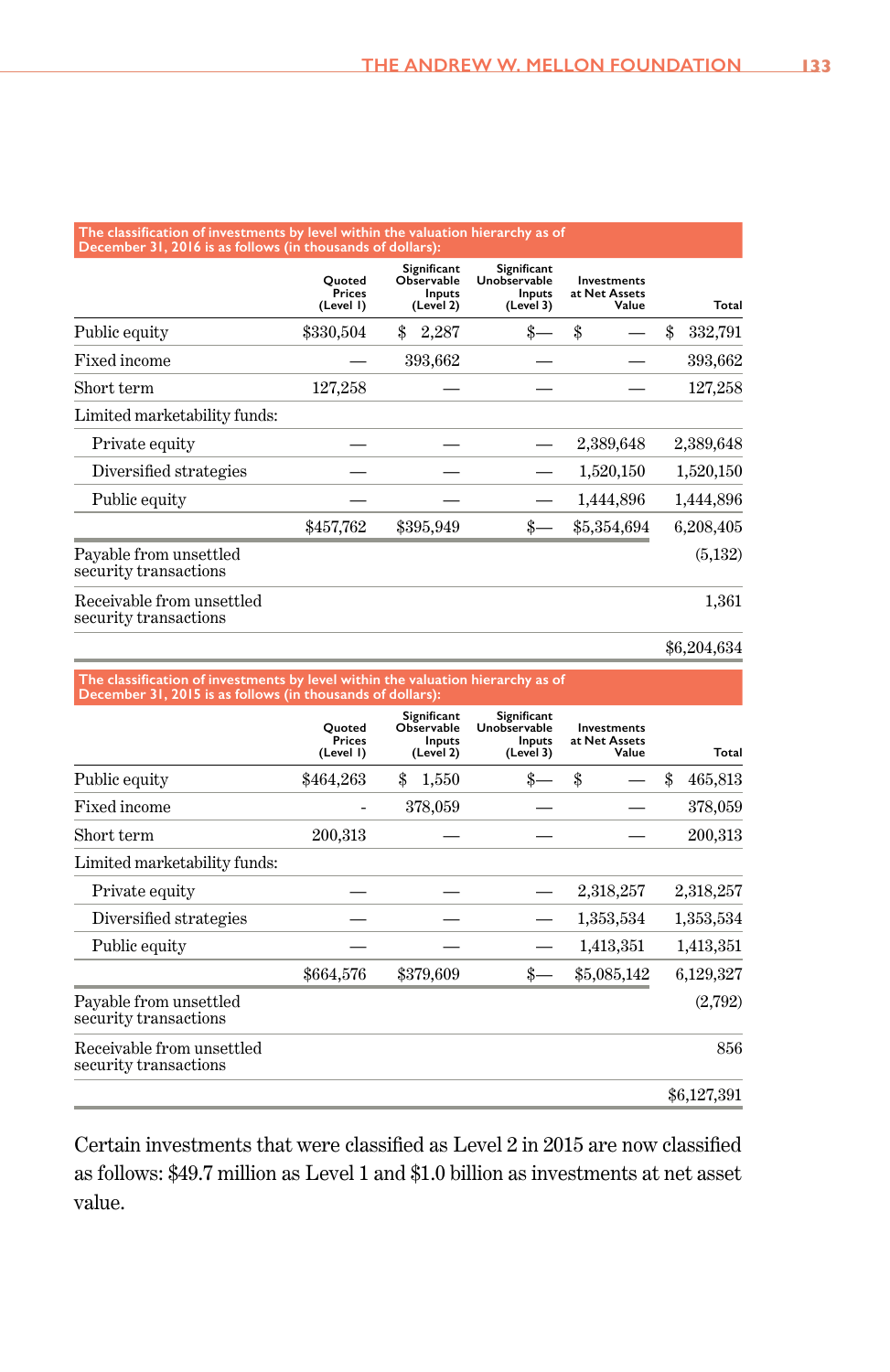|                    | <b>Fair Value</b> |                  |                                                                                              |                                    |
|--------------------|-------------------|------------------|----------------------------------------------------------------------------------------------|------------------------------------|
|                    | 2016              | 2015             | Redemption<br><b>Frequency Ranges</b>                                                        | Redemption<br><b>Notice Period</b> |
| Private equity (1) | \$2,389,648       | 2,318,257<br>\$. | Not applicable                                                                               | Not applicable                     |
| Diversified (2)    | 1,520,150         | 1,353,534        | For 10% of Diversified<br>investments redemption<br>not permitted during life<br>of the fund | Not applicable                     |
|                    |                   |                  | Monthly to 24 Months                                                                         | 44-92 Days                         |
| Public equity (3)  | 1,444,896         | 1,413,351        | Monthly to 36 Months                                                                         | 6-90 Days                          |
|                    | 5,354,694<br>\$.  | 5.085.142        |                                                                                              |                                    |

- (1) This category includes investments in private equity, venture capital, buyout, real estate and energyrelated funds. These funds invest both domestically and internationally across a broad spectrum of industries. Generally these funds cannot be redeemed; instead, the nature of the investments is that distributions will be received as the underlying investments of the fund are liquidated. Unfunded commitments at December 31, 2016 were \$1.26 billion compared to \$1.08 billion at December 31, 2015.
- (2) This category includes investments in funds that invest in a variety of privately held and publicly available securities, including equities, corporate and government bonds, convertibles, derivatives, and includes investments in domestic and international markets. The Foundation estimates that approximately 32% of the value of these funds can be redeemed within 12 months. Unfunded commitments at December 31, 2016 were \$81 million compared to \$131 million at December 31, 2015.
- (3) This category includes investments in funds that invest long and short in international and domestic securities, primarily in equity securities and investments in derivatives. The Foundation estimates that approximately 67% of the value of these funds can be redeemed within 12 months. There are no unfunded commitments in this category.

#### **3. Debt**

| Debt outstanding as of December 31, 2016 and 2015 is as follows (in thousands of dollars): |             |         |
|--------------------------------------------------------------------------------------------|-------------|---------|
|                                                                                            | 2016        | 2015    |
| Nonrevolving lines of credit, due June 30, 2017                                            | $50,000$ \$ | 130,000 |
| Variable Rate bonds, due December 1, 2032                                                  | 44.350      | 44.350  |
|                                                                                            | 94,350 \$   | 174,350 |

The interest rate on borrowings under the nonrevolving lines of credit is LIBOR plus 35 basis points.

Interest for the Variable Rate bonds is reset weekly by the Foundation's bond agent. Bond holders have the right to tender their bonds to the bond agent weekly, and the agent has an obligation to remarket such bonds. Bonds that cannot be remarketed must be redeemed by the Foundation. The Foundation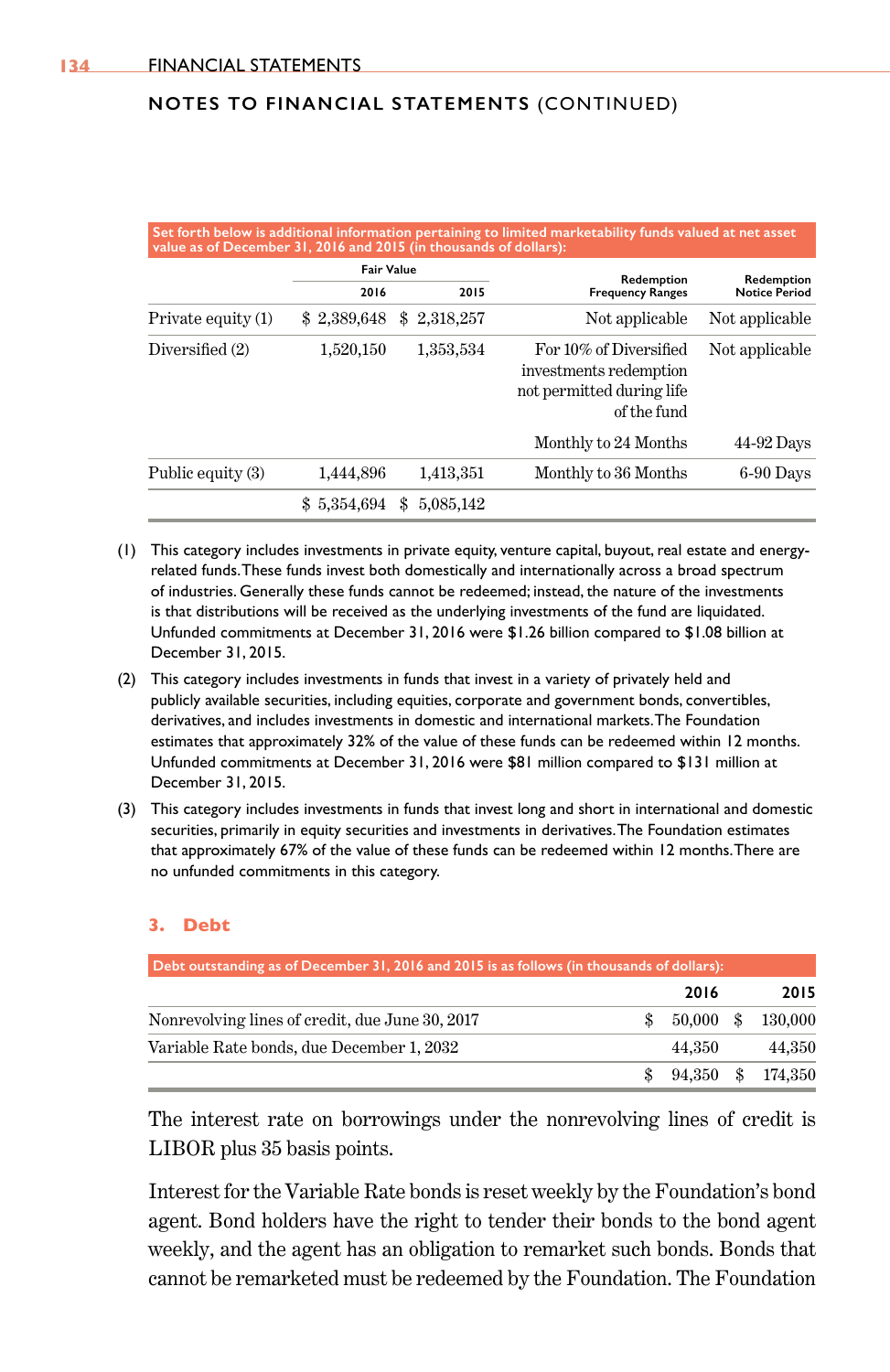believes that the fair value of the Variable Rate bonds approximates their book value. The average interest rate applicable in 2016 and 2015 for the Variable Rate bonds was 0.56% and 0.14%, respectively. Interest incurred, exclusive of amortization of deferred bond issuance costs and fees, was \$249 thousand and \$63 thousand in 2016 and 2015, respectively.

The Foundation maintains a secured revolving line of credit agreement ("Credit Agreement") which permits the Foundation to borrow up to \$145 million and which matures on March 18, 2018. At December 31, 2016 and December 31, 2015 no borrowings were outstanding under the Credit Agreement. Borrowings under the Credit Agreement are to be used to pay grants or other qualifying distributions. The interest rate on borrowings under the Credit Agreement is LIBOR plus 35 basis points. One of the Foundation's managed accounts valued at \$407 million, as of December 31, 2016, has been pledged to secure borrowings under the Credit Agreement. The pledged account is included in Investments in the accompanying Balance Sheet.

### **4. Taxes**

The Internal Revenue Code ("Code") imposes an excise tax on private foundations equal to two percent of net investment income (principally interest, dividends, and net realized capital gains, less expenses incurred in the production of investment income). This tax is reduced to one percent when a foundation meets certain distribution requirements under Section 4940(e) of the Code. The Foundation qualified for the one percent rate in 2016 and was subject to the two percent rate in 2015. Certain income defined as unrelated business income by the Code may be subject to tax at ordinary corporate rates.

| The current and deferred provision for taxes for 2016 and 2015 are as follows<br>(in thousands of dollars): |         |    |            |
|-------------------------------------------------------------------------------------------------------------|---------|----|------------|
|                                                                                                             | 2016    |    | 2015       |
| <b>Current provision</b>                                                                                    |         |    |            |
| Federal excise tax on net investment income                                                                 | \$4,336 | S  | 9,319      |
| Federal and state taxes on unrelated business income                                                        | 1,760   |    | 1,038      |
|                                                                                                             | \$6,096 | \$ | 10,357     |
| Deferred provision (benefit)                                                                                |         |    |            |
| Change in unrealized appreciation (1)                                                                       | 3,800   |    | \$ (5,000) |

 (1) The deferred tax provision (benefit) is reflected on the Statement of Activities and represents the change in net unrealized appreciation of investments at two percent.